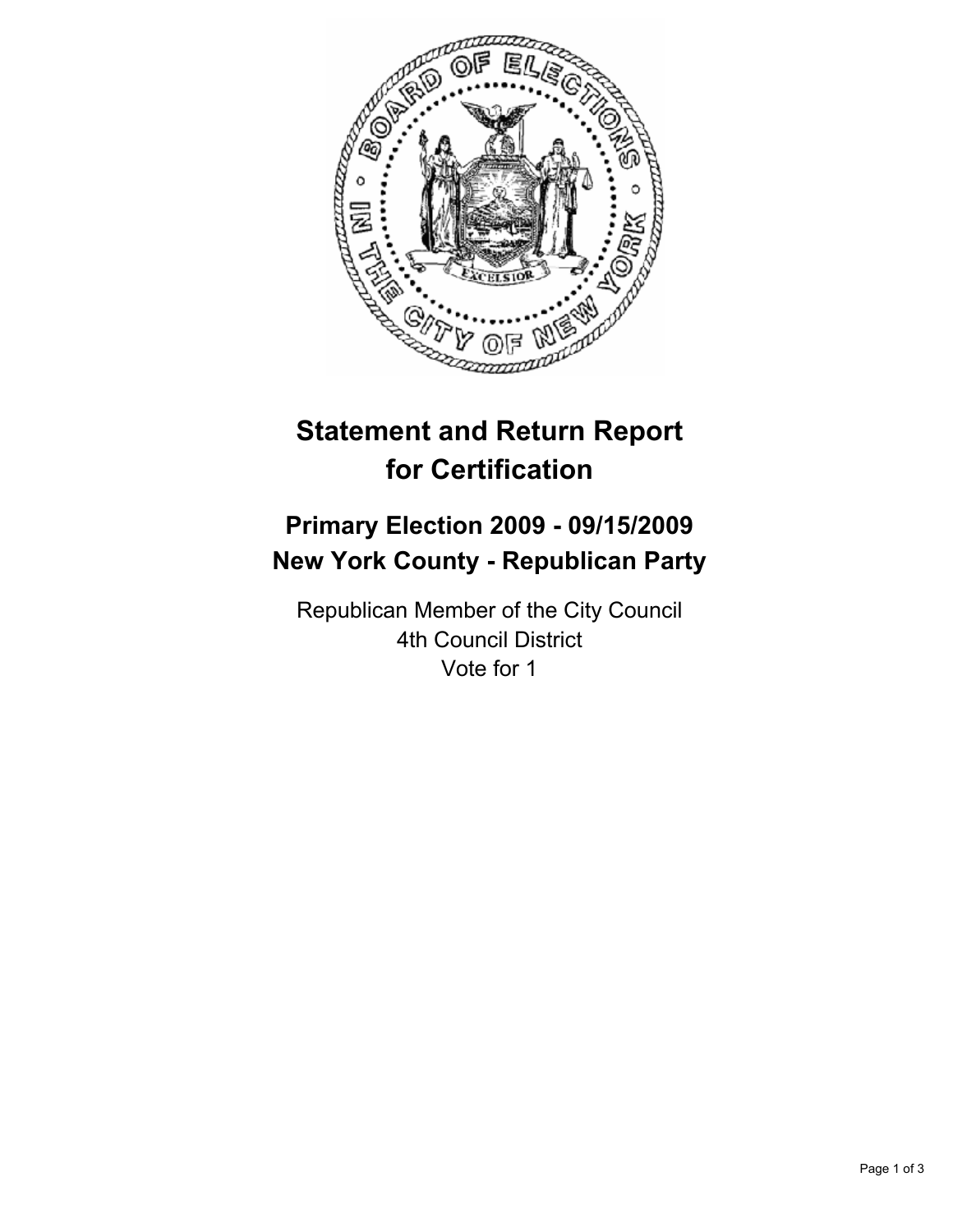

### **Assembly District 65**

| <b>EMERGENCY</b>       | 2  |
|------------------------|----|
| ABSENTEE/MILITARY      | 4  |
| AFFIDAVIT              | 0  |
| <b>ASHOK G CHANDRA</b> | 25 |
| <b>NEAL D'ALESSIO</b>  | 23 |
| <b>Total Votes</b>     | 48 |

### **Assembly District 68**

| <b>Total Votes</b>     | 10 |
|------------------------|----|
| <b>NEAL D'ALESSIO</b>  |    |
| <b>ASHOK G CHANDRA</b> | 9  |
| AFFIDAVIT              |    |
| ABSENTEE/MILITARY      |    |
| <b>EMERGENCY</b>       |    |

#### **Assembly District 73**

| AFFIDAVIT              | 33<br>5 |
|------------------------|---------|
| <b>ASHOK G CHANDRA</b> | 284     |
| <b>NEAL D'ALESSIO</b>  | 152     |
| <b>Total Votes</b>     | 436     |

#### **Assembly District 74**

| <b>EMERGENCY</b>      | 4   |
|-----------------------|-----|
| ABSENTEE/MILITARY     | 17  |
| AFFIDAVIT             | 4   |
| ASHOK G CHANDRA       | 177 |
| <b>NEAL D'ALESSIO</b> | 93  |
| <b>Total Votes</b>    | 270 |

#### **Assembly District 75**

| <b>Total Votes</b>     | 25 |
|------------------------|----|
| <b>NEAL D'ALESSIO</b>  |    |
| <b>ASHOK G CHANDRA</b> | 18 |
| AFFIDAVIT              | 0  |
| ABSENTEE/MILITARY      | 3  |
| <b>EMERGENCY</b>       |    |